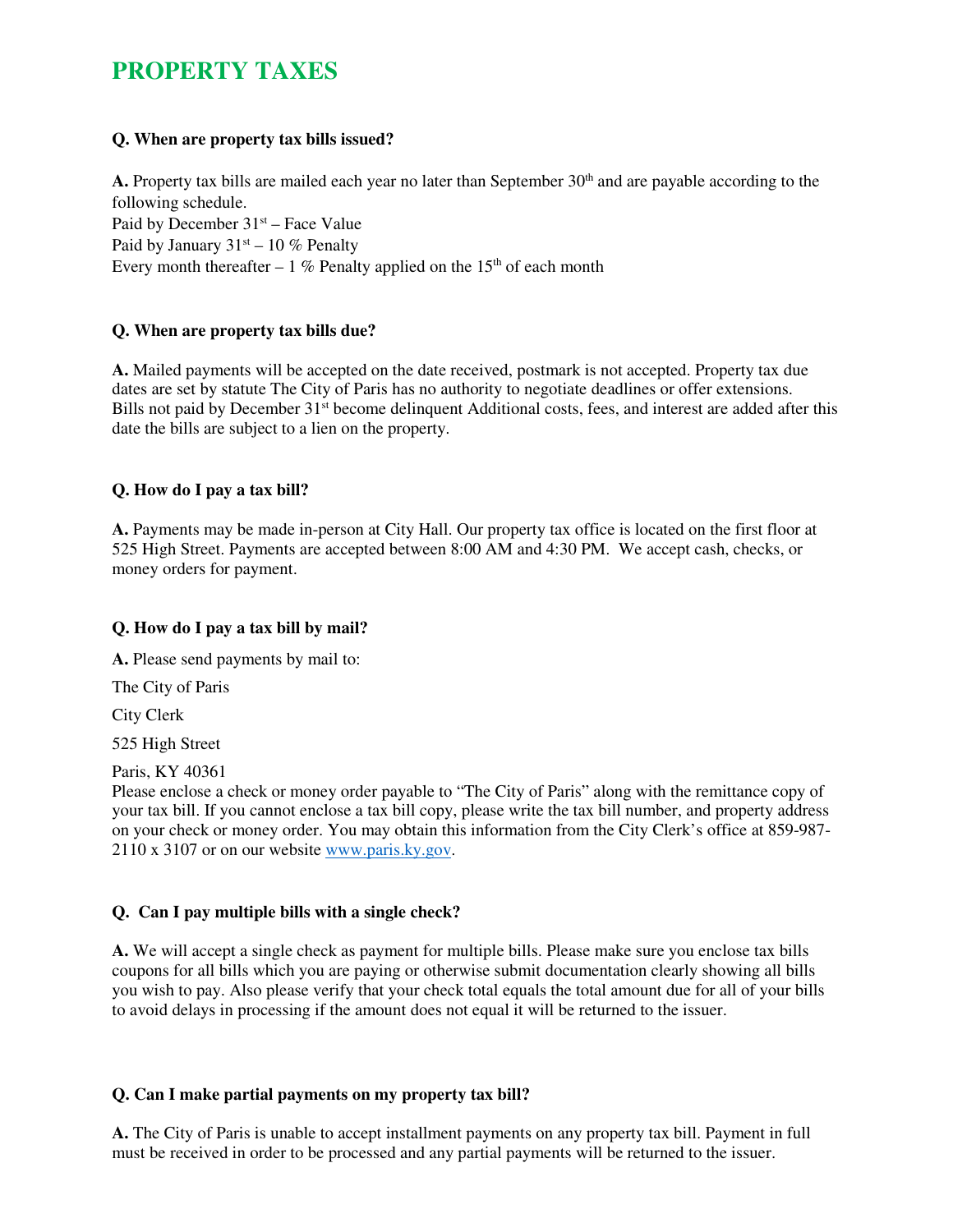## **Q. What if my mortgage company is supposed to pay my tax bill?**

**A.** If you will receive a tax bill and believe your mortgage company should be making payment, please contact your lender immediately for instructions.

## **Q. How do I obtain a receipt for my property taxes?**

**A.** If you are paying your tax bill in-person at The City of Paris, you will receive a receipt at the time of your payment. If you wish to obtain a receipt for a payment made by mail, please include a self-addressed stamped envelope and a receipt will be returned to you.

### **Q. How do I change the name or address on my property tax bill?**

**A.** The name and address on your property tax bill is provided to the Property Valuation Administrator. If this information is incorrect or otherwise needs to be changed, please contact the Property Valuation Administrator at (859) 987-2152. Note that if a property has recently been sold, there may have been insufficient time to update the owner's name and address prior to the tax bill being printed. If this is the case, you may still wish to contact the Property Valuation Administrator to verify that the updated ownership information has been received and processed.

## **Q. What period of time is covered by a property tax bill?**

**A.** A tax bill represents the taxes due on a property from July 1st of the year in which the bill is issued through June 30th of the following year.

### **Q. What if I have bought or sold the property for which I'm being billed?**

**A.** A tax bill represents the taxes due on a property from July 1st of the year in which the bill is issued through June 30th of the following year. Unless a property actually closes on July 1st, one party will owe the other party for a portion of the taxes that have been paid or will be due.

If sold prior to July 1st, the buyer will usually pay the seller a prorated tax amount from the closing date until June 30th. If sold after July 1st, the seller will usually pay the buyer a prorated tax amount from July 1st until the closing date. In either case, the buyer would then be responsible for paying the bill in its entirety.

The exact determination of responsibility and the calculation of prorated taxes are handled by the attorney or agent conducting the closing and should be reflected on your settlement statement (HUD-1.) If you receive a bill for a property you have bought or sold and are uncertain as to your responsibility for the bill, please review your settlement statement or contact your closing agent for further information. If you have received the tax bill and determine the other party is responsible for the taxes, please contact Property Valuation Administrator at (859) 987-2152. Prorated bills are not issued by The City of Paris and prorated payments cannot be accepted.

### **Q. What if I haven't received a tax bill?**